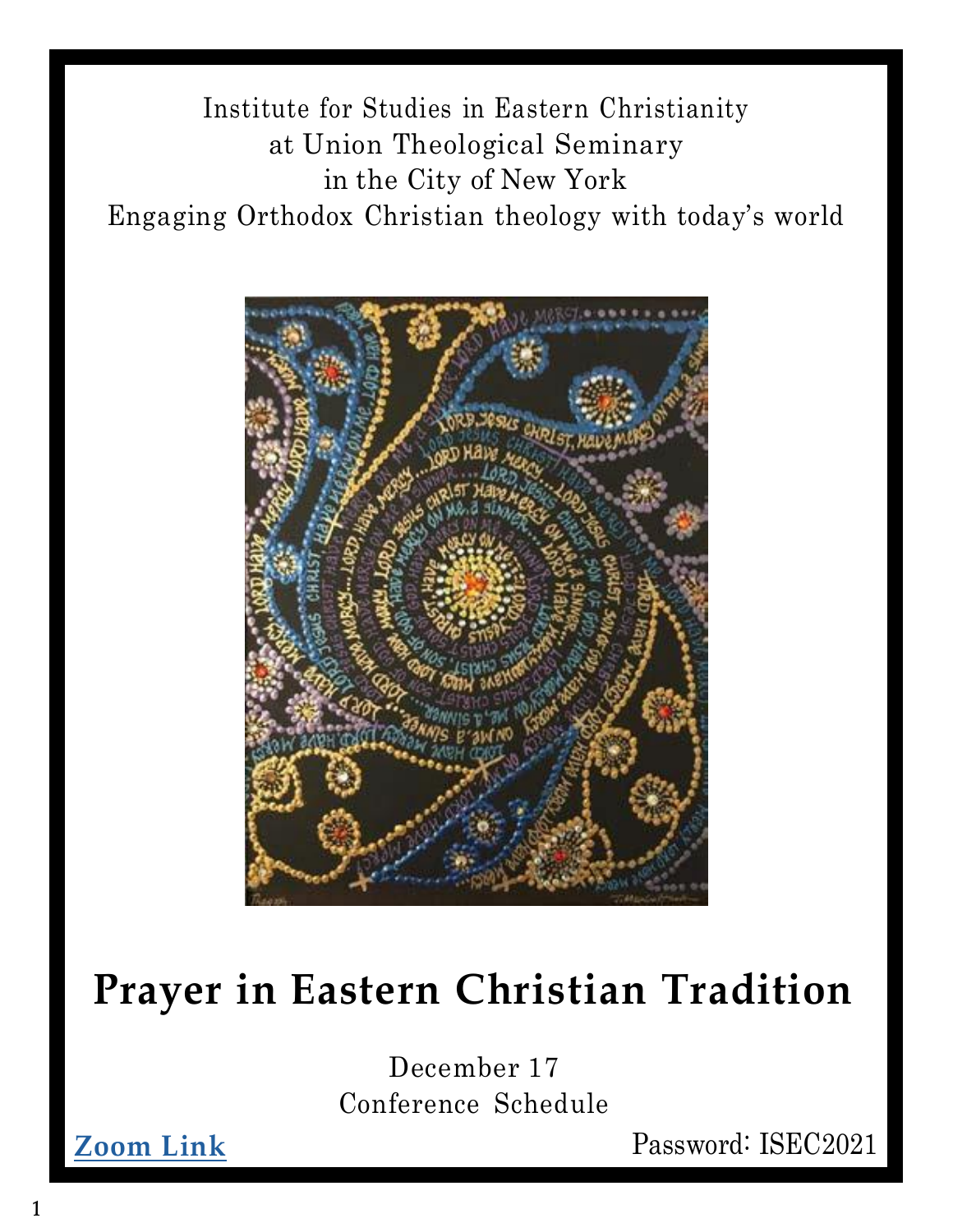#### **9:30 – 10:45 First Short Presentation Section**

**The Assembly Panel I (in English): Prayer in the Philokalia Tradition** Virtual James Chapel Main Room

The Unknown Master of the Philokalia: St. Basil of Poiana Marilui John McGuckin, University of Oxford, UK

Precious Flower of Prayer: Nilus' Peristeria Clair McPherson, General Theological Seminary, NYC

Evagrius Ponticus' Ascent of the Mind to God Conrad Fischer, Touro College of Medicine, NYC

> Moderator: Karenna Gore Union Theological Seminary, NYC

Conversing with God through Prayer Eirini Artemi, Hebrew University of Jerusalem, Israel

The Significance of Prayer in Eastern Thought Daniel Buda, Lucian Blaga University, Sibiu, Romania

Blessings Metropolitan Hilarion, ROCOR, NYC

Welcome Talk Virtual James Chapel Main Room



**9:00 – 9:30 President And The Board**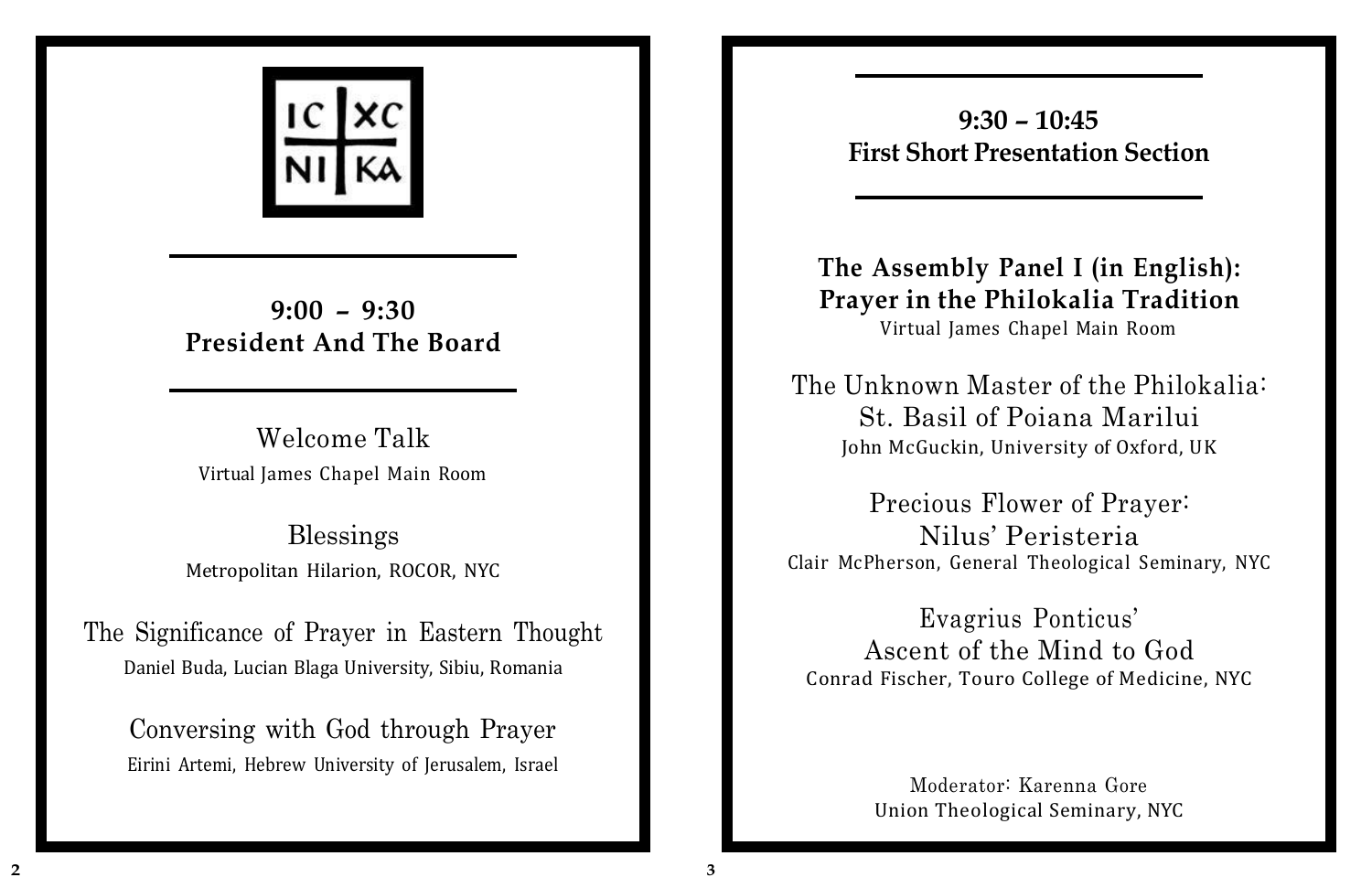**10:45 – 11:00: Virtual Coffee Room Virtual Coffee is Served Virtually**

**11:00 – 12:15: Second Short Presentation Section Breakout Rooms**

> **Panel I (in English) Prayer across Traditions** Virtual James Chapel Main Room

Zen and Christian: Dual Practice or Dual Belonging? Lev Smith, The University of Iowa

A Buddhist Reading of Hesychasm Nicholas Sooy, Fordham University, NYC

Eschatological Body in the Hesychast and Hindu Traditions Alina N. Feld, CUNY

> Moderator: VK McCarty General Theological Seminary, NYC

# **Panel II (in Romanian): Prayer and Spiritual Life in Patristic Tradition**

Virtual Stewart Breakout Room

Our Father - The Evangelical Expression of Fatherly Love IPS Metropolitan Prof. univ. dr. Irineu Ion POPA, Craiova, Romania

St. Gregory of Nyssa as Our Father Interpreter Rev. Lecturer Dr. Adrian PODARU, Cluj Napoca Romania

The Significance of Prayer in two Antiochian Catechetical Works of 4th Century Antioch Rev. Prof. Dr. Daniel BUDA, Sibiu, Romania

> Moderator: Rev. Prof. Dr. Daniel BUDA, Sibiu, Romania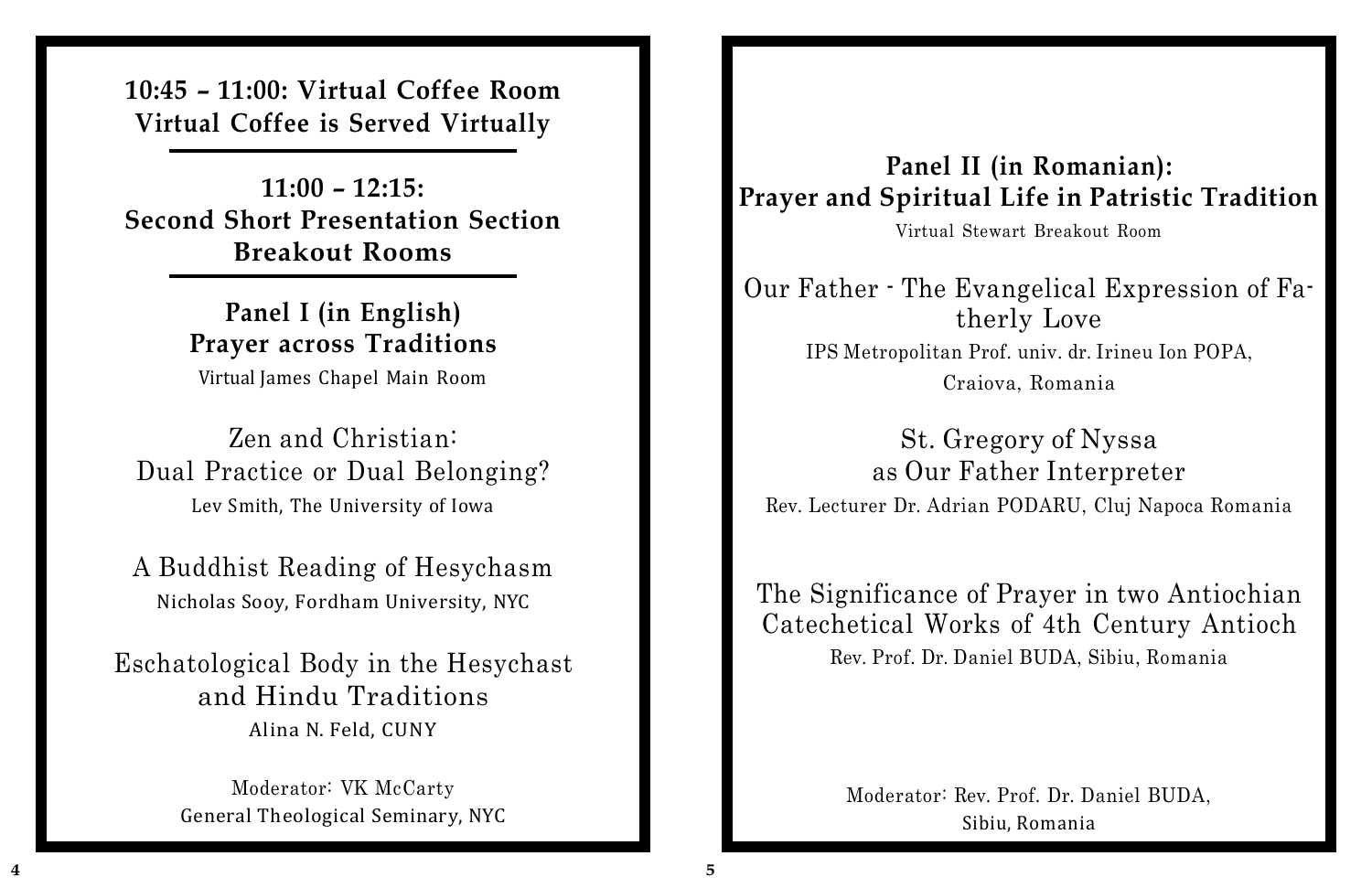## **Panel III (in Russian) The Psychic and the Political in Hesychasm**

Virtual Bonhoeffer Breakout Room 11:00 – 12:15

#### Welcome Talk

Eutichius Dovgan, Saints Cyril and Methodius Church Postgraduate and Doctoral Studies, Moscow; ISEC, NYC

# Patristic Roots of the Jesus Prayer in the First Millennium Adalberto Mainardi, Transfiguration Monastery, Bose, Italy

Theological Substantiation of Mental Prayer in the Teaching of St. Gregory Palamas Ivan Christov, Sofia University, Sofia, Bulgaria

Hesychasm as an Antidote to the Politicization of Christianity Vitaly Ignatiev, Kropyvnytskyi Institute of Municipal Management, Ukraine

Moderator: Serhii Shumylo, National Academy of Sciences of Ukraine, Kyiv

#### **Panel IV (in Greek) Theological Aspects of Prayer in Hesychasm** Virtual Lampman Chapel Breakout Room 11:00 - 12:15

The Relation between the Soul and God according to Gregory of Nyssa Theoni Boura, University of Athens, Greece

The Role of Prayer in Palamite Theology Zygouris Fotios, University of Macedonia in Thessaloniki, Greece

The Vision of Uncreated Light in Gregory Palamas and the Cloud of Darkness in Gregory Nyssa as two Ways of "Seeing" God Eirini Artemi, Israel Institute of Biblical Languages

of Hebrew University of Jerusalem, Israel

Moderator: Dimitriadou Marina Hellenic Open University, Greece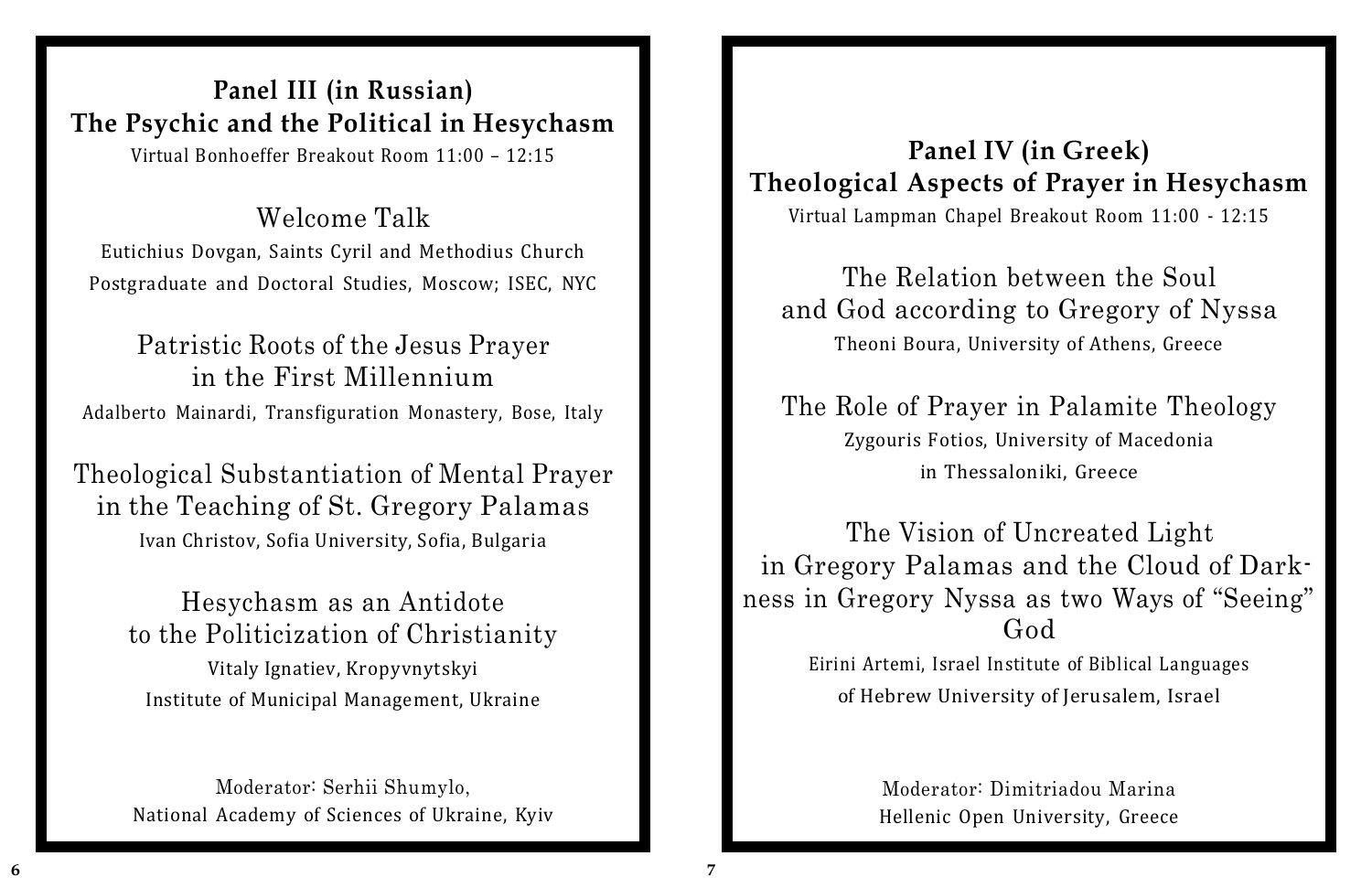**12:15 – 12:30: Virtual Coffee Room Virtual Cookies are Served Virtually**

**12:30 – 1:45 Third Short Presentation Section**

**Panel I (in English) The Social and the Phenomenological Dimensions of Prayer**

Virtual James Chapel Main Room 12:30 - 1:45

Prayer and the Inner Life in the Struggle for Justice Brandon Paradise, Rutgers University, NJ

A Theological Phenomenology of Silence: Ineffable Voice in Silent Prayer Vladimir Hrabal, Titus Brandsma Institute, Nijmegen

The Prayer of the Russian Righteous: A Sociological Interpretation Mariia A. Podlesnaia, Institute of Sociology of FCTAS RAS, Moscow, Russia

> Moderator: William Bellamy, Georgetown University, DC

#### **Panel II (in Russian) Pilgrimage and Prayer in Holy Places** Virtual Stewart Breakout Room 12:30 – 1:45

Practice of the Mindful Jesus Prayer in the Nyametsky and Novo-Nyametsky Monasteries Joseph Pavlinchuc, The Sorbonne, Paris, France

Prayer in the Cult of Saint John the New Eutichius Dovgan, Saints Cyril and Methodius Church Postgraduate and Doctoral Studies. Moscow. ISEC, NYC

Pilgrimage to Holy Places in the Orthodox Tradition: Prayer or Catechesis? Alexander Zanemonets, The University of Haifa, Israel

Moderator: Serhii Shumylo National Academy of Sciences of Ukraine, Kyiv, Ukraine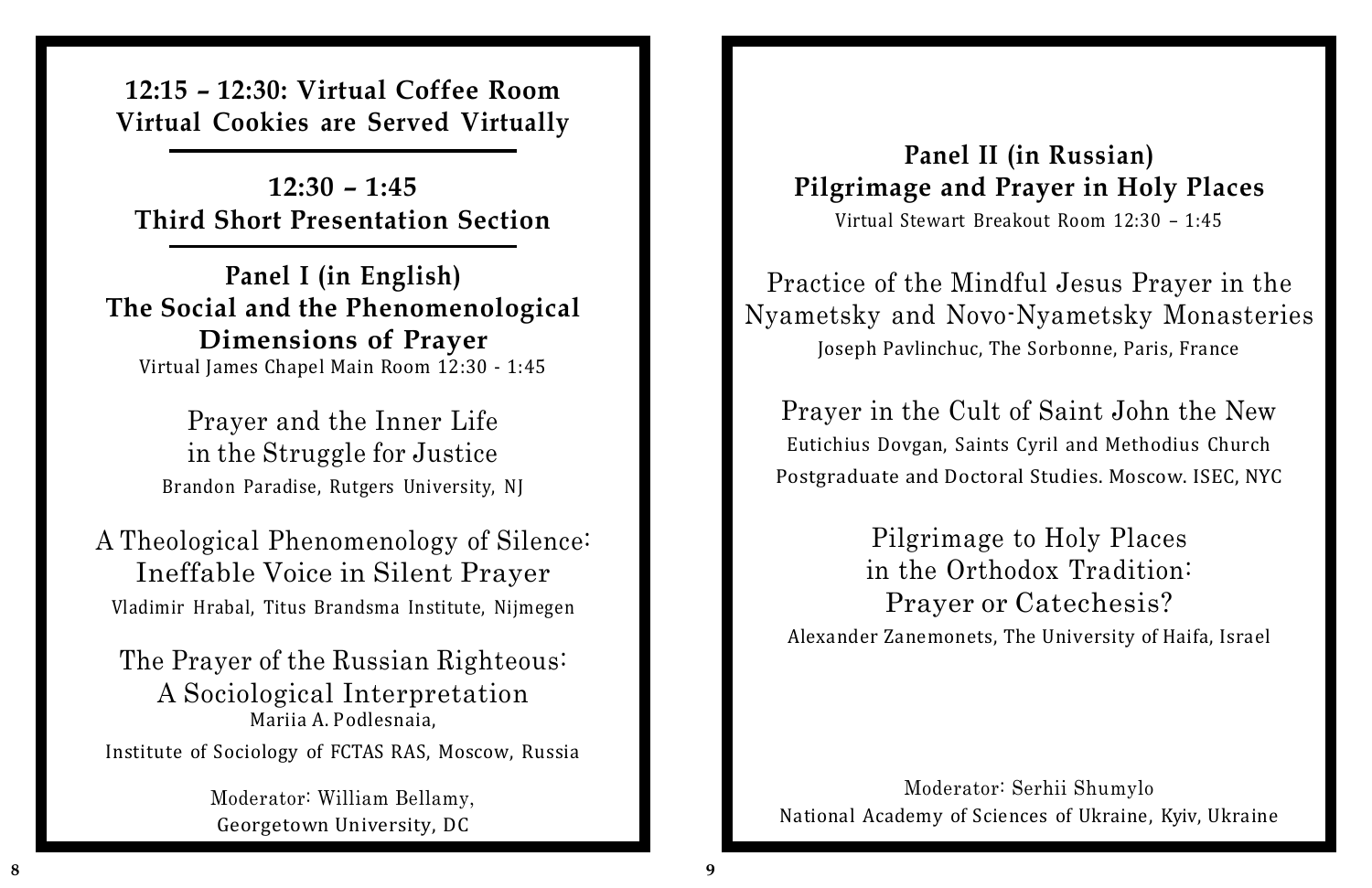**Panel III (in Greek) Eschatological Aspects of Prayer: Preparation for Life and Death in Orthodoxy**

Virtual Bonhoeffer Breakout Room 12:30 - 1:45

Our Father: A Daily Prayer or an Eschatological Text Focusing on the Divine Liturgy? Konstantinos Kottis, University of Macedonia in Thessaloniki, Greece

> Praying for the Sick Nikolopoulou Eleni, National and Kapodistrian University of Athens, Greece

The Pedagogical Role of Prayer: The Dramatization of Jonah's Prayer as a Pedagogical Tool for Cultivating and Strengthening Empathy and Self-Knowledge among High School Students Dimitriadou Marina, Hellenic Open University, Athens, Greece

> Moderator: Theoni Boura University of Athens, Greece

#### **Panel IV (in Romanian): Doctrine, Image and Imageless (Noetic) Prayer** Virtual Lampman Chapel 12:30-1:45

Icons' Worship – A Way of Christian Prayer Manifestation Rev. Prof. Dr. Em. Nicolae CHIFĂR, Sibiu, Romania

Aisthesis Noera – Highlighting the Noetic Dimension of Eastern Mystics Rev. Jun. Prof. Dr. Nicolae MOSOIU, Sibiu, Romania

#### The Experience of Prayer as an Experience of Dogmas in the Orthodox Church Prof. Cristinel Ioja, Arad, Romania

Moderator: Rev. Prof. Dr. Daniel BUDA, Sibiu, Romania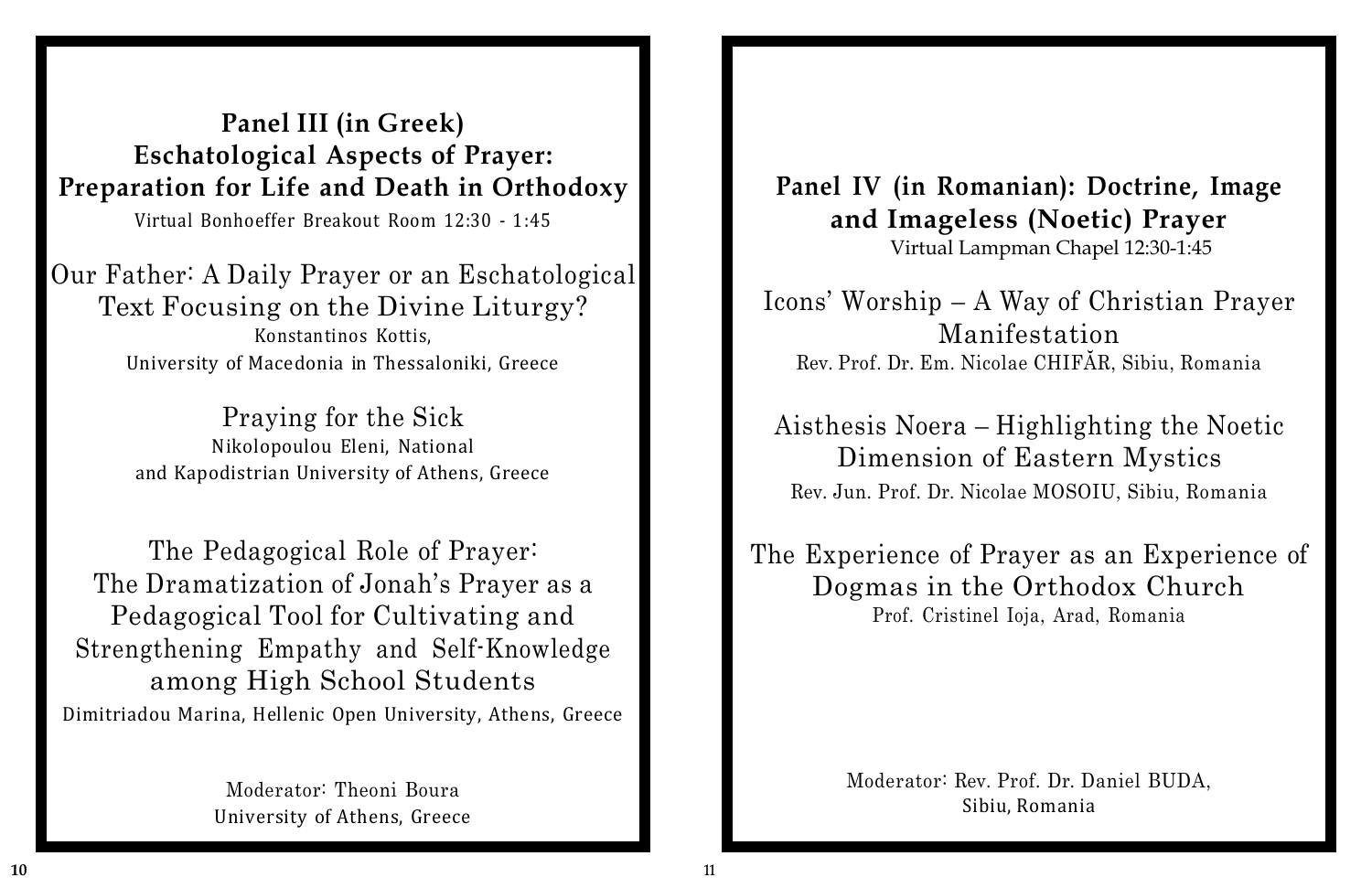**1:45 – 2:00 Virtual Cocktail Party Virtual Cocktails are Served Virtually**

**2:00 – 2:30 Fourth Short Presentation Section**

**The Assembly Panel II (in English) ISEC's Publications** Virtual James Chapel **Main Room** 2:00 – 2:30

ISEC's Commissioned Publications: Introducing VK McCarty Judith Scott, ISEC, NYC

Early Christian Women at Prayer: VK McCarty Previews a New Book from ISEC VK McCarty, General Theological Seminary, NYC

### **2:30 – 3:45 Fifth Short Presentation Section**

# **Panel I (in English): Prayer and Icons**

Virtual James Chapel Main Room 2:30 - 3:45

# Prayer and Ambiguities of Iconoclasm William Bellamy, Union Theological Seminary, NYC

Icons as Prayers, and Prayer in the Iconographer's Art Tatiana Nikolova-Houston, Austin, TX

Communion, Communication and Prayer in the 18th - early 19th Century Iconography of the Wooden Churches from Maramure (Romania) Dumitrita-Daniela Filip, National Museum of Union Alba Iulia, Romania

> Moderator: David Pratt Georgetown University, DC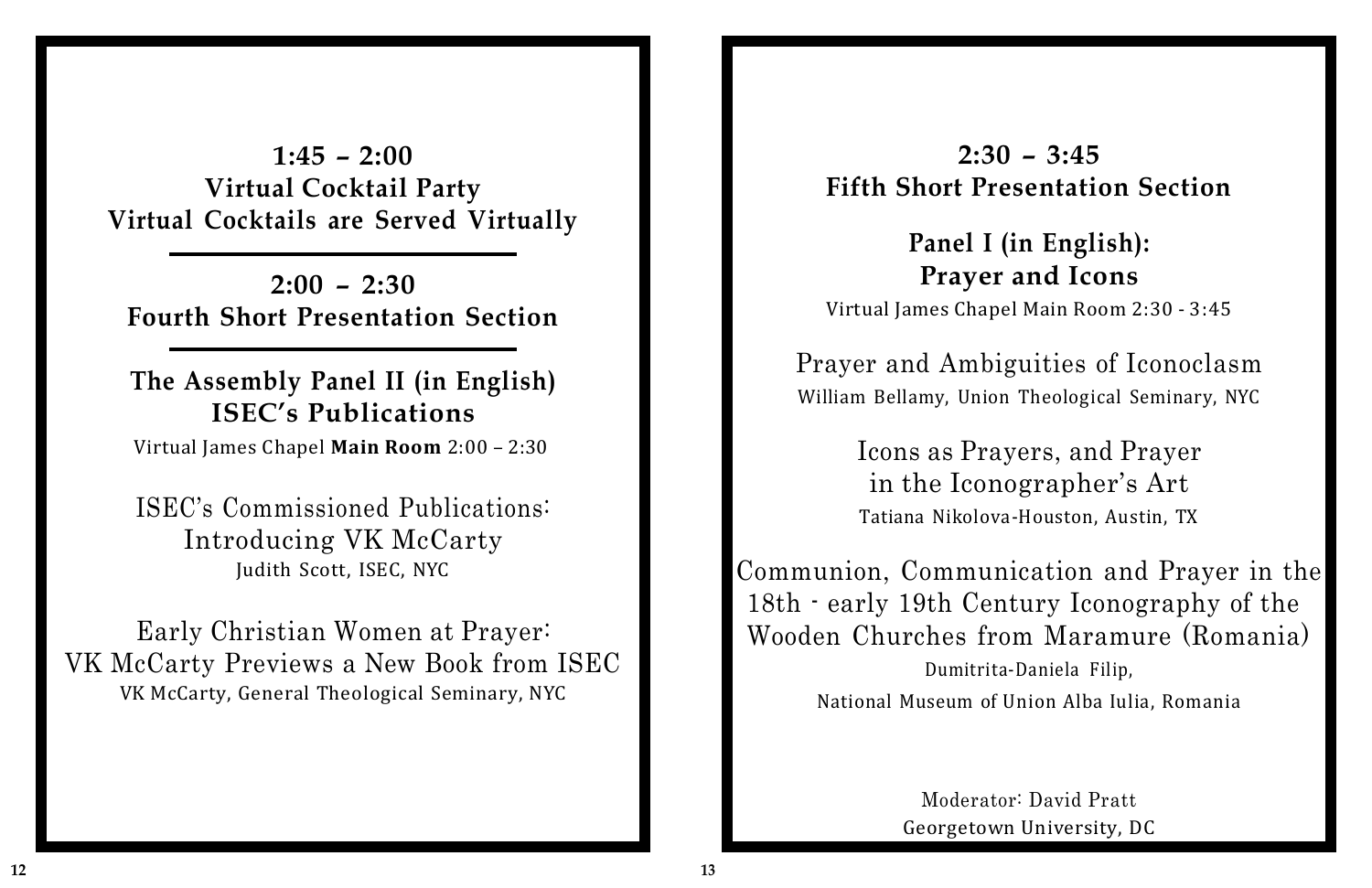#### **Panel II (in Russian): Prayer across Centuries**

Virtual Stewart Breakout Room 2:30 - 3:45

Typicon-Prayer as a Spiritual Compromise according to the Teaching of St. Isaak of Nineveh, Gregory the Sinaite and Basil of Poiana Marului Anna Briskina-Mueller,

Saxon Academy of Sciences and Humanities, Leipzig, Germany

Venerable John Vishensky Svyatogrets and his Instructions on the Jesus Prayer Serhii Shumylo, the National Academy of Sciences of Ukraine, Kyiv, Ukraine

Prayer Rule and Ennui: What the Last Year and a Half Taught Us Alexander Abramov, Russian Synodal Bioethical Commission, Moscow, Russia

**Moderator: Serhii Shumylo,** National Academy of Sciences of Ukraine, Kyiv, Ukraine

# **Panel III (in English) Hebraic and Christian Underpinnings of Prayer**

Virtual Bonhoeffer Breakout Room 2:30-3:45

The Lord's Prayer: Christianity's Prayer from Jesus's Jewish Prayer and Traditions Judith Scott, ISEC, NYC

The Needed Contribution of African Americans to Orthodox Worship Nun Katherine Weston, Fellowship of St. Moses the Black, IN

The Vision of Uncreated Light in Gregory Palamas and the Cloud of Darkness in Gregory Nyssa as two Ways of "Seeing" God Eirini Artemi, Israel Institute of Biblical Languages of Hebrew University of Jerusalem

> Moderator: Charles Witherspoon Union Theological Seminary, NYC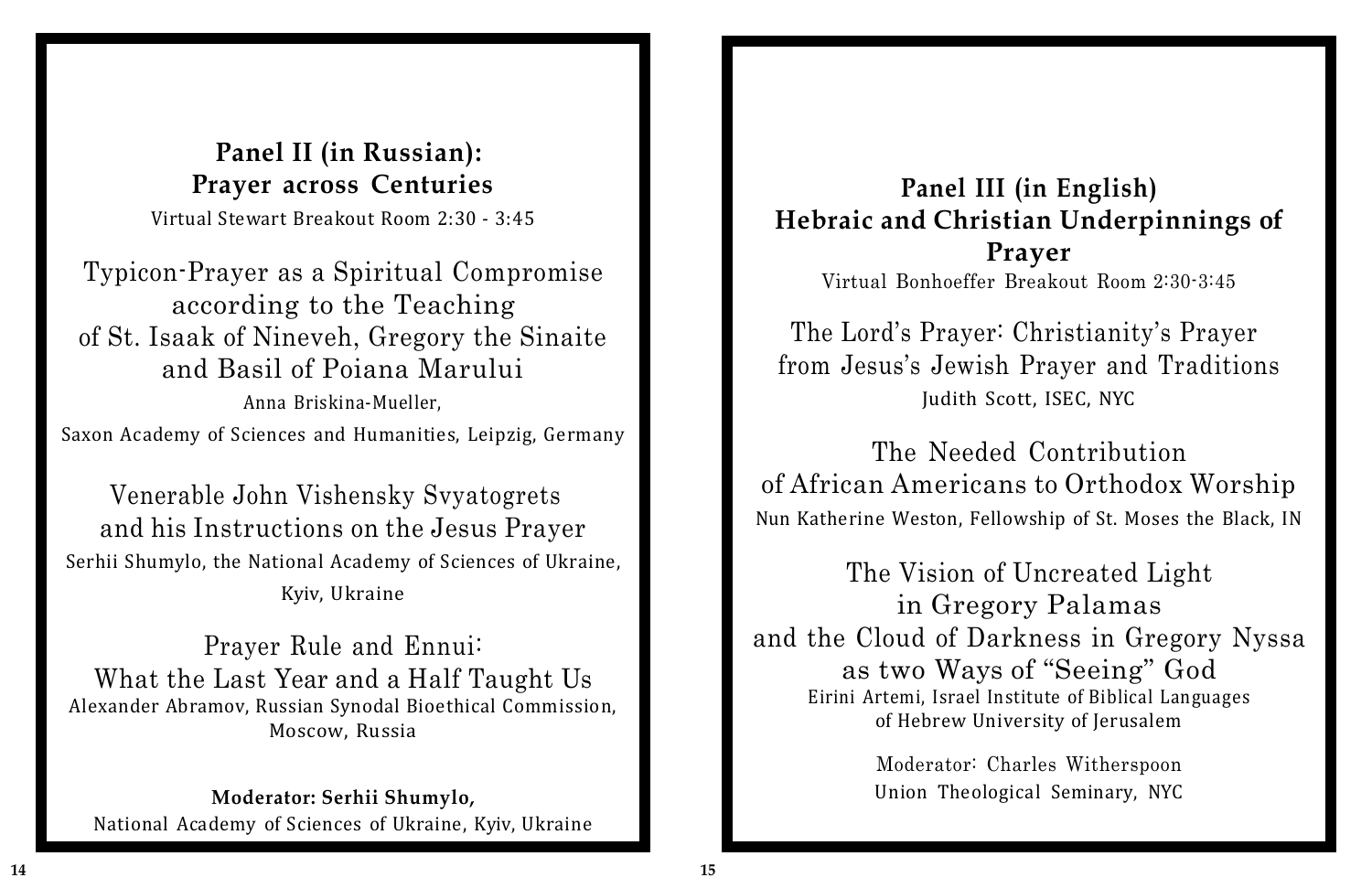#### **Panel IV (in Romanian): Prayer, Education and Ministry**

Virtual Lampman Chapel 2:30 - 3:45

Prayer and Knowledge in The Philocalia Pr. Prof. Univ. Dr. Nicolae Răzvan STAN, Craiova, Romania

Prayer and Preaching - Causal Connections from the Perspective of Orthodox Spirituality Lecturer Dr. Filip Albu, Arad, Romania

The Pedagogy of Prayer in the Early Church the Model of Spiritual Education Rev. Jun. Prof. Dr. Constantin NECULA, Sibiu, Romania

> Moderator: Rev. Prof. Dr. Daniel BUDA, Sibiu, Romania

# **Panel V (in Romanian): Prayer in Biblical and Liturgical Context**

Virtual McGiffert Room 2:30-3:45

The Hesychasm of the Virgin Mary in the Holy of Holies, the Principle and Mediator of the Soul's Invirgination/Restauration through Prayer Hieromonk Lect. Dr. Vasile BIRZU, Sibiu, Romania

The Liturgical Background of St John's Revelation Lecturer Dr. Daniel MIHOC, Sibiu, Romania

The Presence of the Holy Trinity in the Prayers of the Holy Liturgy Lucian Farcasiu, Aurel Vlaicu University, Arad, Romania

> Moderator: Rev. Prof. Dr. Daniel BUDA Sibiu, Romania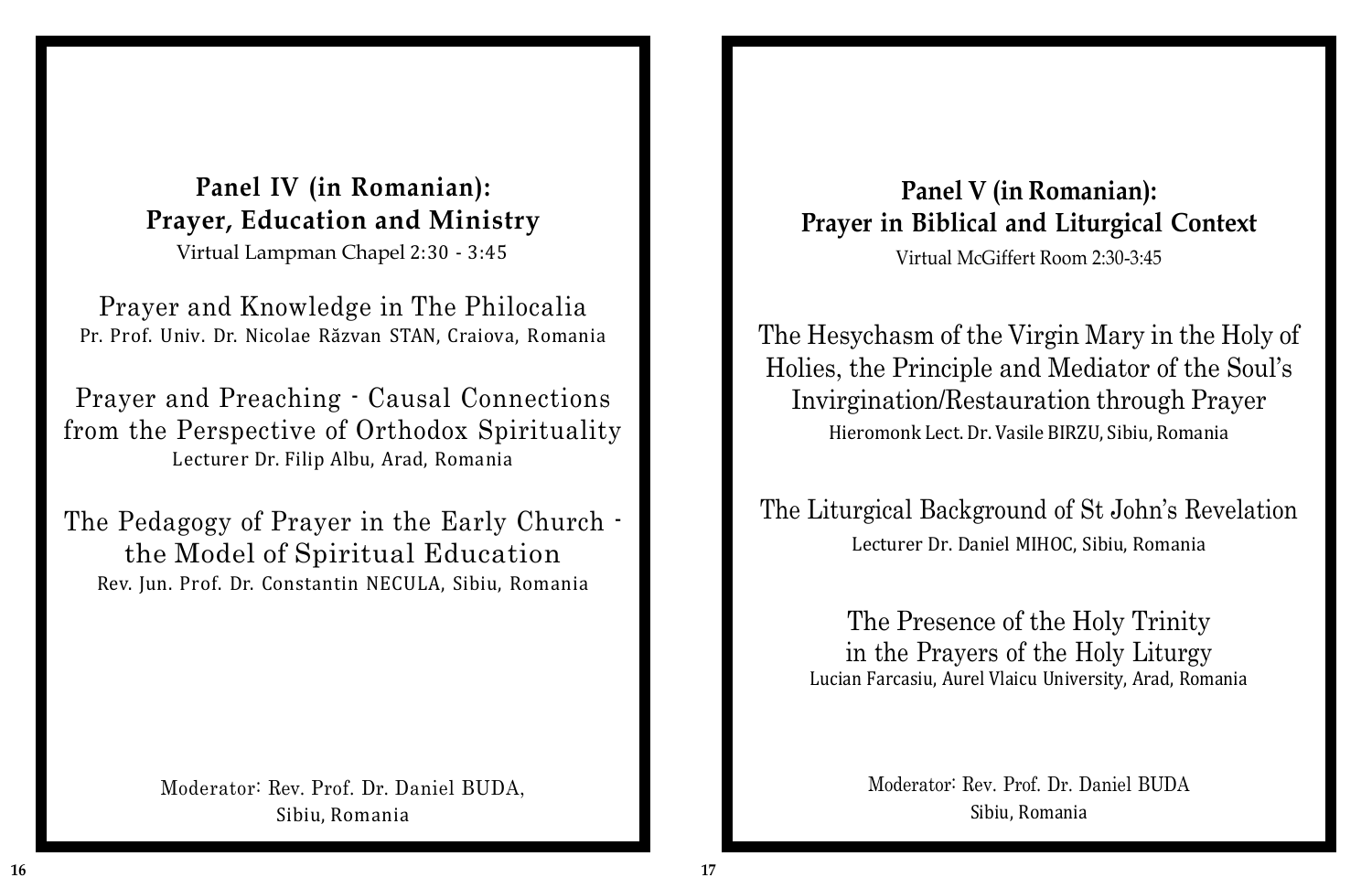### **4:00 – 5:15: Sixth Short Presentation Session: Breakout Rooms**

## **Panel I (in Russian) The Works and Effects of Prayer** Virtual James Chapel Main Room 4:00-5:15

Prayer as a Way of the Spiritual Transformation of a Person in the Hesychast Ascetic Orthodox Tradition Stefania Ukrainets & Svitlana Humeniuk (Rivne, Ukraine)

Obstacles to the Fulfillment of our Prayer Requests by God according to the Teachings of the Holy Scriptures and the Holy Fathers of the Church Stefan Pruzinsky, The University of Prešov, Slovakia),

The Practice of Prayer at St. Gregory the Theologian Parish, NYC Sergey Trostyanskiy, Marist College, NY

Moderator: Serhii Shumylo National Academy of Sciences of Ukraine, Kyiv, Ukraine

Conclusion and Questions/Answers by Sergey Trostyanskiy Marist College, NY

# **3:45 – 4:00 Virtual Coffee Room Virual Cocktail Party. Virtual Cocktails are Served Virtually**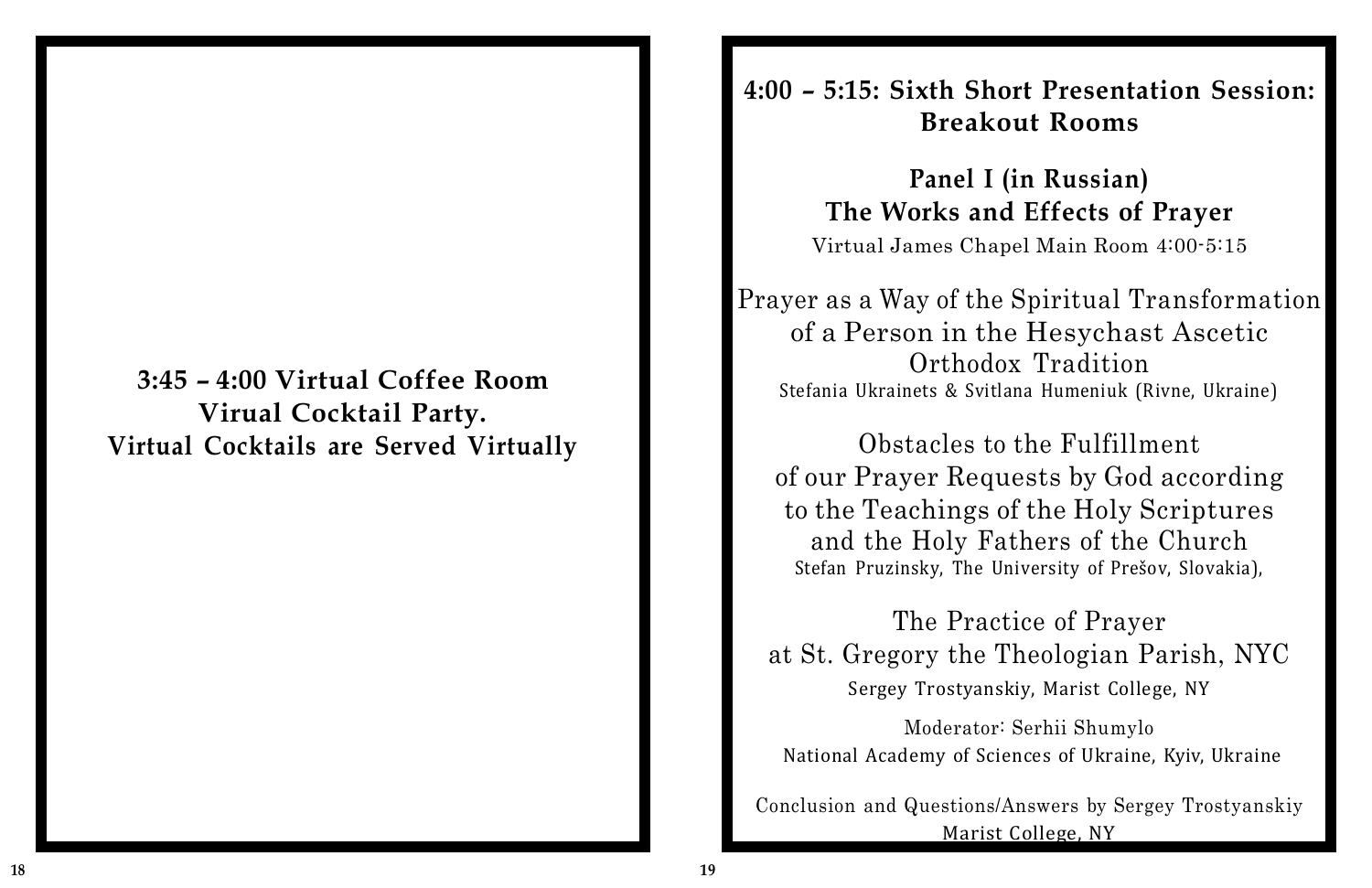### **Panel II (in English) Prayer, Liturgy, and Experience**

Virtual Stewart Breakout Room 4:00-5:15

Liturgical Prayer of the Rational and Noetic Soul in St. Maximos the Confessor Ambrose Inlow

Two Gregories – The 14th Century Rehabilitation of Inner Prayer Gregory Farman, Saints Constantine & Helen Antiochian Orthodox Church, Carrollton, Texas

Prayer, Experience, and Contradiction: Pavel Florensky's Understanding of Prayer, Liturgy, and Lived Experience as Antimonious in 'Letter Six' of The Pillar and Ground of Truth Alexander Hurtsellers, University of Exeter, UK

> Moderator: Lev Smith The University of Iowa

# **Panel III (in English) The Impact of Prayer on Being and Spiritual Wellness**

Virtual Bonhoeffer Breakout Room4:00-5:15

The Subtle Effects of Ritual: How our Prayer Rule Shapes our Being Douglas Anthony Perkins, St. Sophia Ukrainian Orthodox Seminary

The Influence of Prayer on Depression and Anxiety Yulianna Zalisna, Medical Clinic, Bern-Yu-Med, Kiev, Ukraine

Praying for the Sick Nikolopoulou Eleni, National and Kapodistrian University of Athens, Greece

Prayer, Digitality, and the Re-Fashioning of Humanity Hasan Azad, Columbia University

> Moderator: Nicholas Sooy Fordham University